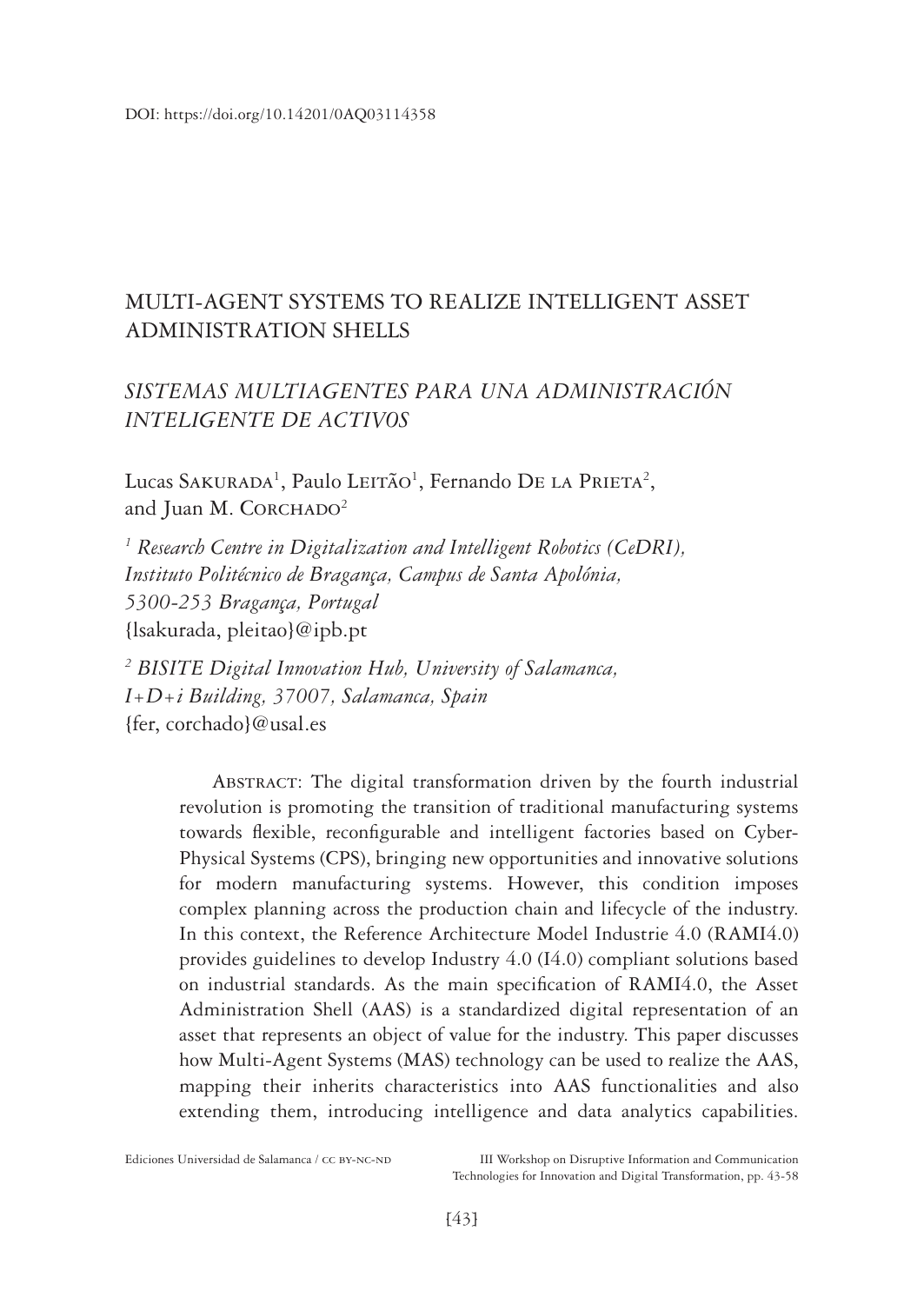Moreover, it explores the necessity to develop a light and industrial oriented MAS framework to attend the industry requirements, showing the gaps in existing frameworks and some ideas of how to fulfil these requirements.

KEYWORDS: multi-agent systems; cyber-physical systems; asset administration shell.

Resumen: La transformación digital impulsada por la cuarta revolución industrial está promoviendo la transición de los sistemas de fabricación tradicionales hacia fábricas flexibles, reconfigurables e inteligentes basadas en sistemas sistemas físicos (CPS), lo que aporta nuevas oportunidades y soluciones innovadoras para los sistemas de fabricación modernos. Sin embargo, esta condición impone una planificación compleja en toda la cadena de producción y el ciclo de vida de la industria. En este contexto, el Modelo de Arquitectura de Referencia de la Industria 4.0 (RAMI4.0) proporciona directrices para desarrollar soluciones conformes con la Industria 4.0 (I4.0) basadas en estándares industriales. Como especificación principal de RAMI4.0, AAS es una representación digital estandarizada de un activo que representa un objeto de valor para la industria. En este documento se analiza cómo puede utilizarse la tecnología de los sistemas multiagentes (MAS) para realizar el AAS mapeando sus características heredadas en funcionalidades AAS y también ampliándolas, introduciendo capacidades de inteligencia y análisis de datos. Además, explora la necesidad de desarrollar un marco de trabajo más ligero y orientado a la industria para atender los requisitos de la misma.

Palabras clave: sistemas multiagente; sistemas ciber-físicos; administración de activos.

### **1 Introduction**

The digital transformation driven by the fourth industrial revolution is promoting the transition of traditional manufacturing systems towards flexible, reconfigurable and intelligent factories based on Cyber-Physical Systems (CPS) [22]. As a backbone of the Industry 4.0 (I4.0), CPS creates digital ecosystems through the combination and coordination between the cyber and physical counterparts, supported by the information communication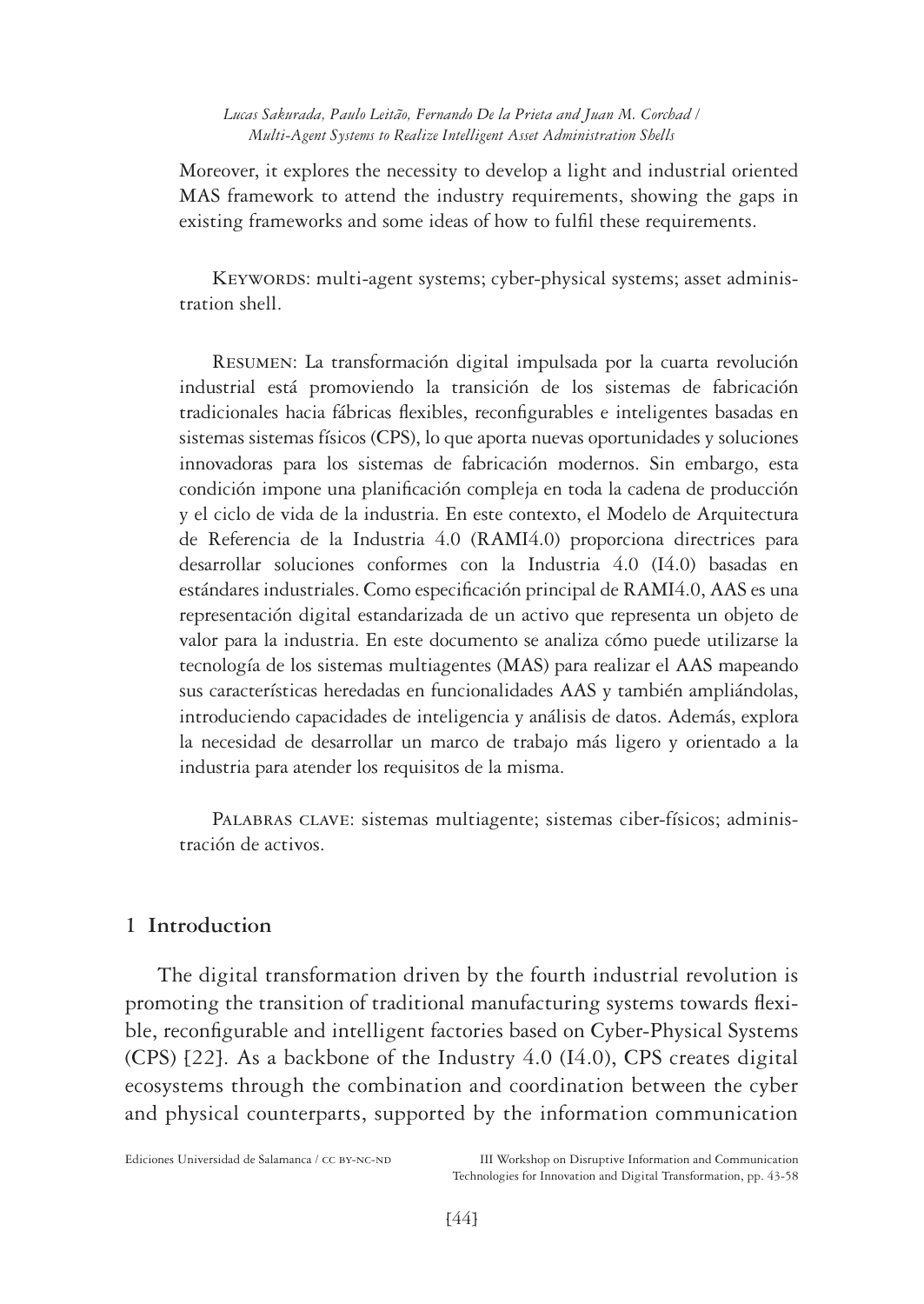technologies (ICT) to develop complex large-scale and intelligent systems [3]. However, the development of these I4.0 systems is not a straightforward task, requiring the adoption of new production system architectures as a key enabler to reduce complexity and achieve interoperability in the industry [11].

A set of specifications for proceeding digitalizing industrial system is offered by the Reference Architecture Model Industrie 4.0 (RAMI4.0) [23]. RAMI4.0 is a three-dimensional model that provides guidelines to develop I4.0 compliant solutions based on industrial standards. As the main specification of RAMI4.0, the Asset Administration Shell (AAS) is a standardized digital representation of an asset that represents an object of value for the industry. The AAS encapsulates the logic/physical asset, transforming it into an I4.0 component, allowing the access and control of the asset information, and provides an interface communication with other I4.0 components based on the Service-Oriented Architecture (SOA) [16, 22, 23].

In this context, Multi-Agent System (MAS) [21] is a suitable approach to realize CPS and particularly AAS, providing means to implement the key functionalities of AAS, such as providing a digital representation of the asset, collecting data and enabling I4.0 components interactions [11], as well as embed and decentralize the intelligence over the system. MAS comprises a society of autonomous, proactive and cooperatives entities, called agents, that represents physical/logical objects in the system. The agents are endowed with communication and self-x capabilities in order to exchange information and make decisions according to the conditions changes.

Having this in mind, this work discusses how MAS can be used to realize the AAS, mapping their inherits characteristics into AAS functionalities and also providing new functionalities. Moreover, it explores the necessity to develop a light and industrial oriented MAS framework to attend the industry requirements, showing the gaps in existing frameworks and some ideas of how to fulfil these requirements.

The rest of this paper is organized as follows. Section 2 overviews the related work related to the development of emergent industrial CPS, namely regarding Industry 4.0 compliant solutions. For this purpose, the RAMI4.0 architecture is re-visited, as well as its main specification, i.e. the Asset Administration Shell (AAS). Section 3 discusses how MAS can be used to realize AAS by mapping their inherent functionalities and extending with new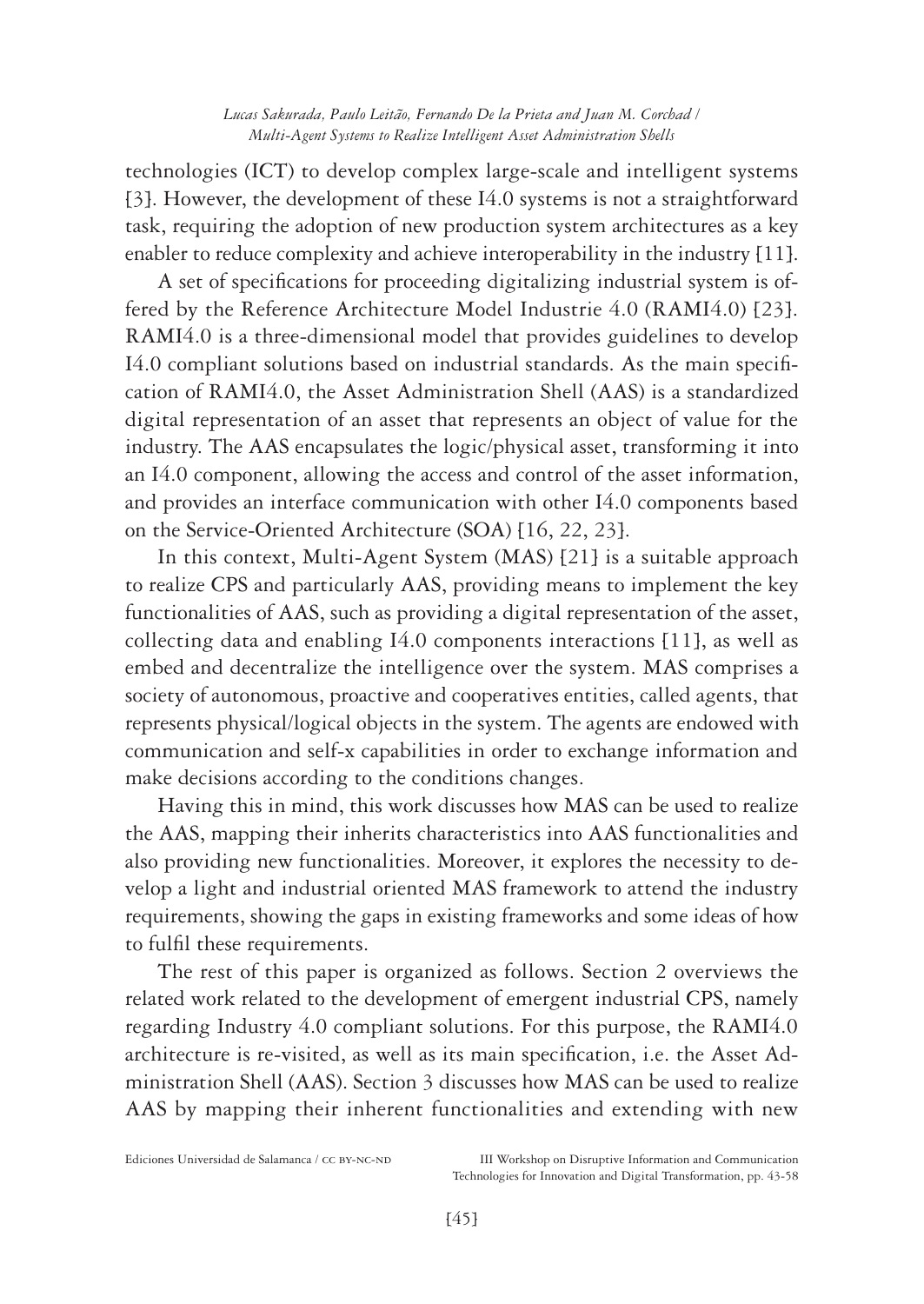functionalities, e.g., decision-making capabilities. Section 4 describes the need to develop a light and industrial oriented MAS framework that can support a wider adoption of agentbased AAS solutions. Finally, Section 5 rounds up the paper with the conclusions and points out future work.

## **2 Related Work**

## **2.1 RAMI4.0**

RAMI4.0 is a three-dimensional layer model that provides a flexible serviceoriented framework, combining services and data to facilitate and address different aspects of the I4.0 systems. RAMI4.0 classifies existing standards along three dimensions, namely, Lifecycle and Value Stream, Hierarchy Levels, and Layers [23].

The *Layers* represents various properties of an I4.0 component through six layers, namely, asset, integration, communication, information, functional and business. The *asset* reflects the physical world such as physical and non-physical objects (e.g., machines, services or documents), managed by the upper layers, which are in the digital world. The *integration* represents the transition from the real to the digital world, providing the assets information in a form which can be processed by a computer. The *communication* provides a standard communication, using uniform data format to the *information* level, and services to the *integration* level. The *information* describes the information that is used and exchanged between functionalities, services and components, using a common semantic definition. The *functional* describes the functionalities of an asset according to its role in the I4.0 system. The *business* includes information regarding the business-related features of the assets under the legal and regulatory constraints [4, 18, 23].

The *Lifecycle and Value Stream* follow the IEC 62890 standard and describes the asset lifecycle throughout the supply chain, since an asset can perform different functions and different data can be collected during its lifecycle. This recorded information may be used to make corrections and improvements during the asset lifecycle. The *Hierarchy Levels* follows the IEC 62264 and IEC 61512 standards, and describes the different functionalities within factories or facilities, namely product, field device, control device, station, work center, enterprise and connected word, based on the so-called automation pyramid [23].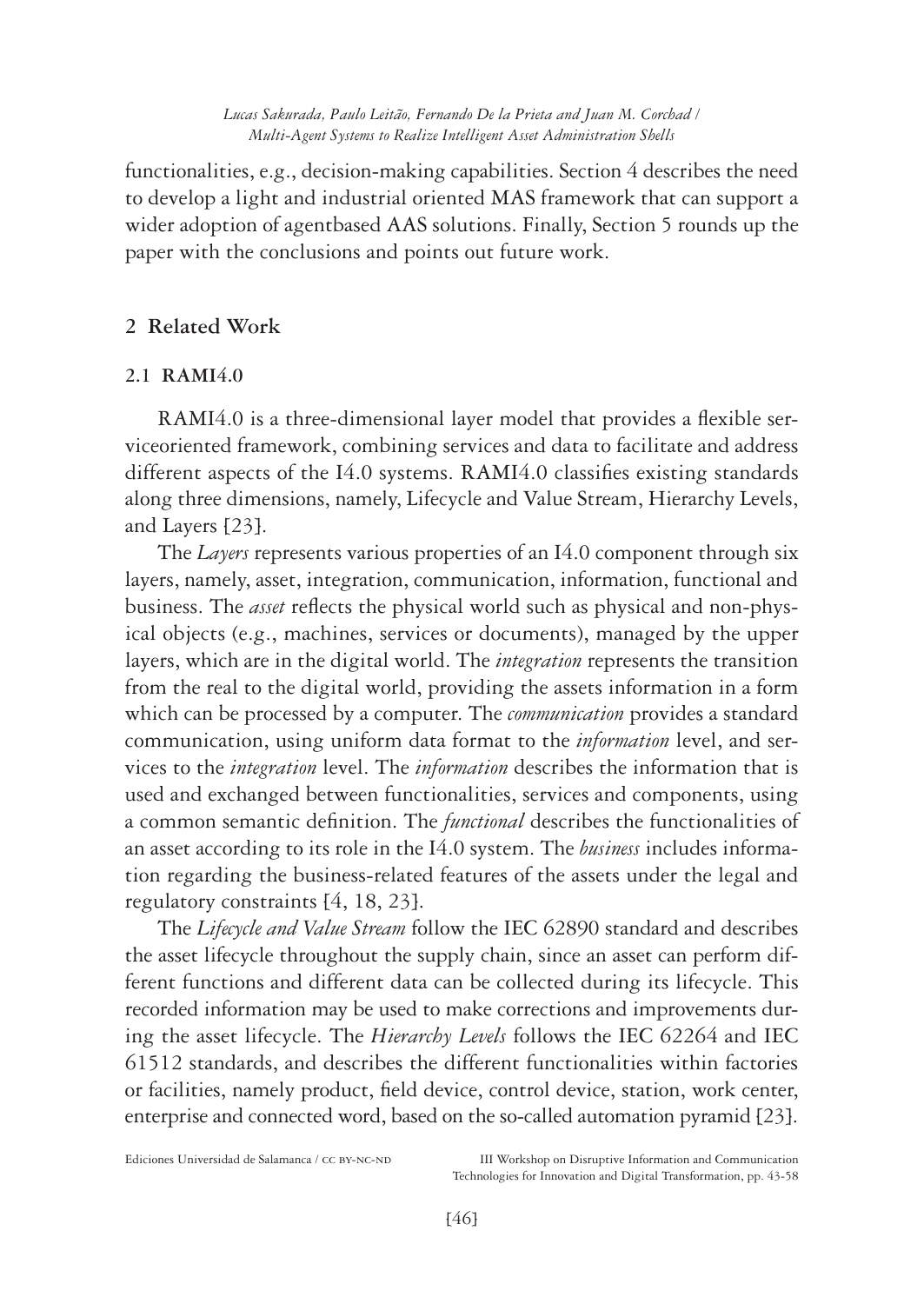As a reference model, the descriptions of RAMI4.0 are implemented through the I4.0 components, a specific case of CPS [22]. The I4.0 components combine the assets with their digital representation, called Asset Administration Shell (AAS), the main specification of RAMI4.0. The asset is a physical or nonphysical component with value for a company, which needs to be connected to create I4.0 compliant solutions. In this context, the AAS provides means to integrate the asset into I4.0 environment, allow the access to the asset information, provides a standardized and secure communication interface, and covers the asset lifecycle. Furthermore, the AAS structure illustrated in Figure 1, consists of a number of submodels in which all the information and functionalities of the asset, including the manifest, i.e., a list of properties, are described and managed by the component manager [16, 22, 24].

The Industrial Internet Reference Architecture (IIRA) [8] is another reference standards-based open architecture for Industrial IoT systems, which may be used to complement missing aspects in RAMI4.0. Unlike RAMI4.0, which develops a solid base of service-oriented interoperability, focusing on the digitization of manufacturing, through the I4.0 component, in particular the AAS. The IIRA focuses on industrial analytics, highlighting the collection and analysis of machine data, applying analytical insights in decision making, which would be beneficial for building intelligent  $I4.0$  systems  $[9]$ .



**Fig. 1.** Asset Administration Shell structure [24]. **Fig. 1.** Asset Administration Shell structure [24].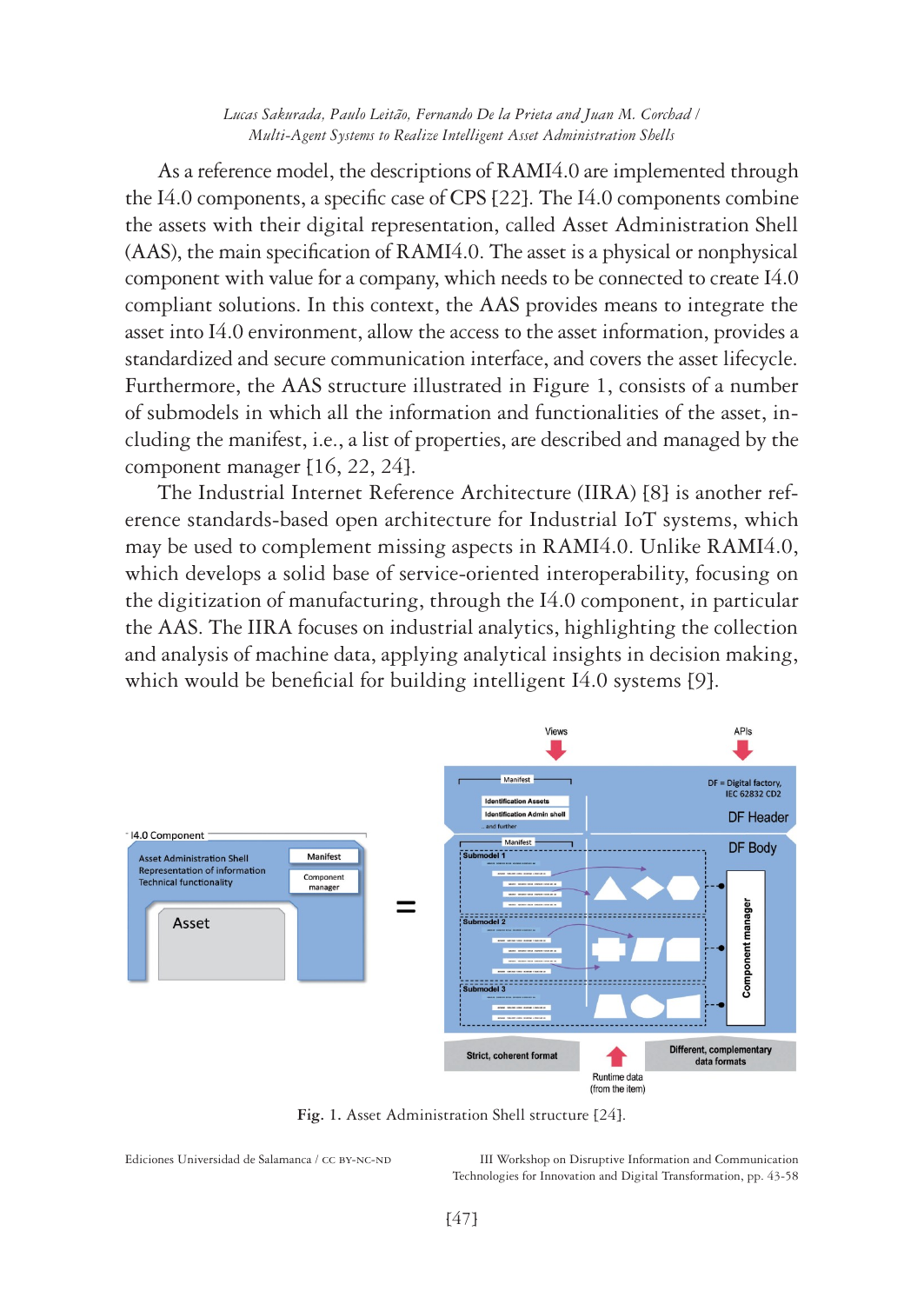### **2.2 Multi-Agent Systems**

Derived from the area of distributed AI, MAS comprises a society of autonomous and intelligent entities, named agents, which represent physical or logical objects in the system [21]. The global functioning of these systems emerges from the interaction between the different agents, whose autonomy, cooperativeness and proactivity play a fundamental role in the agents behaviour, promoting modularity, reconfigurability and flexibility to the system.

MAS are a suitable technology for decentralized architecture in industrial environments, as well as embedding intelligence in the system. The agents are distributed over the environment, interacting with each other and the environment, in order to reach a particular or a common goal, exchanging information, making decisions and adapting their behaviour according to condition changes [2,21]. Furthermore, MAS and more specifically industrial agents can be used for realizing industrial CPS. The industrial agents expand the potential application domains of MAS, having the inherits characteristics of traditional agents and the capability to interface low-level control of industrial automation systems, addressing industry requirements [10].

### **3 MAS to Realize AAS**

Due to their characteristics, MAS are a promising technology to realize AAS. The agents can encapsulate the AAS structure, access the asset information, and enable I4.0 interactions with other AAS. Some of the MAS characteristics, such as encapsulation, reusability, reactivity, social ability, learning ability, proactivity, cooperation, autonomy and service-orientation, can be mapping to implement the AAS functionalities associated with the RAMI4.0 layers as illustrated in Table 1.

The encapsulation allows the agent knows the properties and functions of the asset, which is solely accessible by the agent itself, since not all information of asset must be visible and changed from outside [20]. As a software component, some generic structures and functionalities of agents can be reused to encapsulate the assets, making only adaptations to meet the specifics of the asset when necessary. The reactivity of agents allows establishing a bridge with the digital world, perceiving the real-world by sensors and low-level control devices, and acting to achieve their goals. These interfaces can be assisted by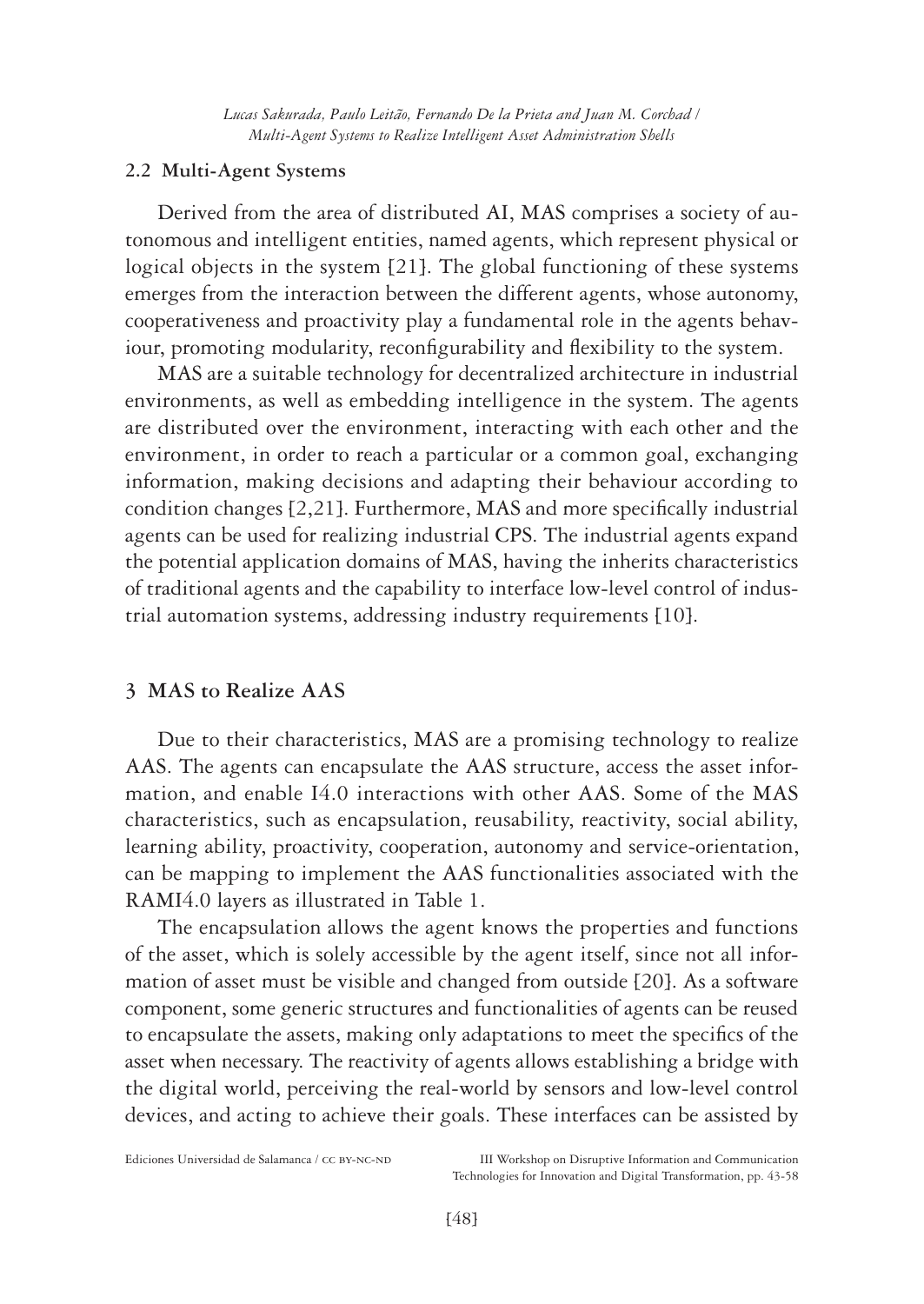the IEEE 2660.1 standard [7], which provides recommended practices to interconnect software agents with low-level automation functions.

| RAMI4.0 Layers  | <b>AAS</b> Functionalities                                                                     | <b>MAS</b> Characteristics      | <b>MAS</b> Support Functionalities                                                                                                                           |  |
|-----------------|------------------------------------------------------------------------------------------------|---------------------------------|--------------------------------------------------------------------------------------------------------------------------------------------------------------|--|
| Asset           | Provide a digital<br>representation of the<br>asset                                            | Encapsulation<br>Reusability    | JADE framework to develop the<br>MAS-based solution compliant with<br><b>FIPA</b>                                                                            |  |
| Integration     | Establish a connection<br>between the asset<br>and its digital<br>representation               | Reactivity                      | Recommended practices by<br>IEEE 2660.1. standard of how to<br>interconnect software agents with<br>low-level automation functions                           |  |
| Communication   | Access the asset<br>information and<br>establish the<br>communication with<br>the other assets | Socialability                   | Communication by FIPA-ACL<br>messages<br>Client-Server or Publish-<br>Subscribe schema<br>Lightweight IoT protocols, e.g.,<br><b>MOTT</b>                    |  |
| Information     | Provide data in<br>a structured and<br>integrated manner                                       | Learningability                 | Combine MAS with data models,<br>such as AutomationML, to support<br>the exchange of data in a structured<br>and integrated manner                           |  |
| Functional      | Provide functions<br>based on the collected<br>information                                     | Proactivity<br>Cooperation      | Combine MAS with ML algorithms,<br>IoT technologies, data analytics,<br>computational processing layer<br>(edge, fog and cloud) and Intelligent<br>Products  |  |
| <b>Business</b> | Provide services based<br>on the AAS functions                                                 | Autonomy<br>Service-orientation | Combine MAS with Service-<br>Oriented Architecture<br>The Directory Facilitator from<br>the agent platform allows the<br>registration and discovery services |  |

|  |  | Table 1. Mapping MAS into AAS functionalities [17] |  |
|--|--|----------------------------------------------------|--|
|  |  |                                                    |  |

Agents are also endowed with social abilities, which enable the interaction with other agents. These interactions are based on a semantic definition and ontologies, following a client-server or publish-subscribe schema. In this sense, the communication between AAS may be perfectly realized by agents following the standardized FIPA-ACL communication language or using lightweight IoT communication protocols, e.g., Message Queuing Telemetry Transport (MQTT). Furthermore, from the learning abilities of agents, their knowledge can be provided in a structured and integrated manner to other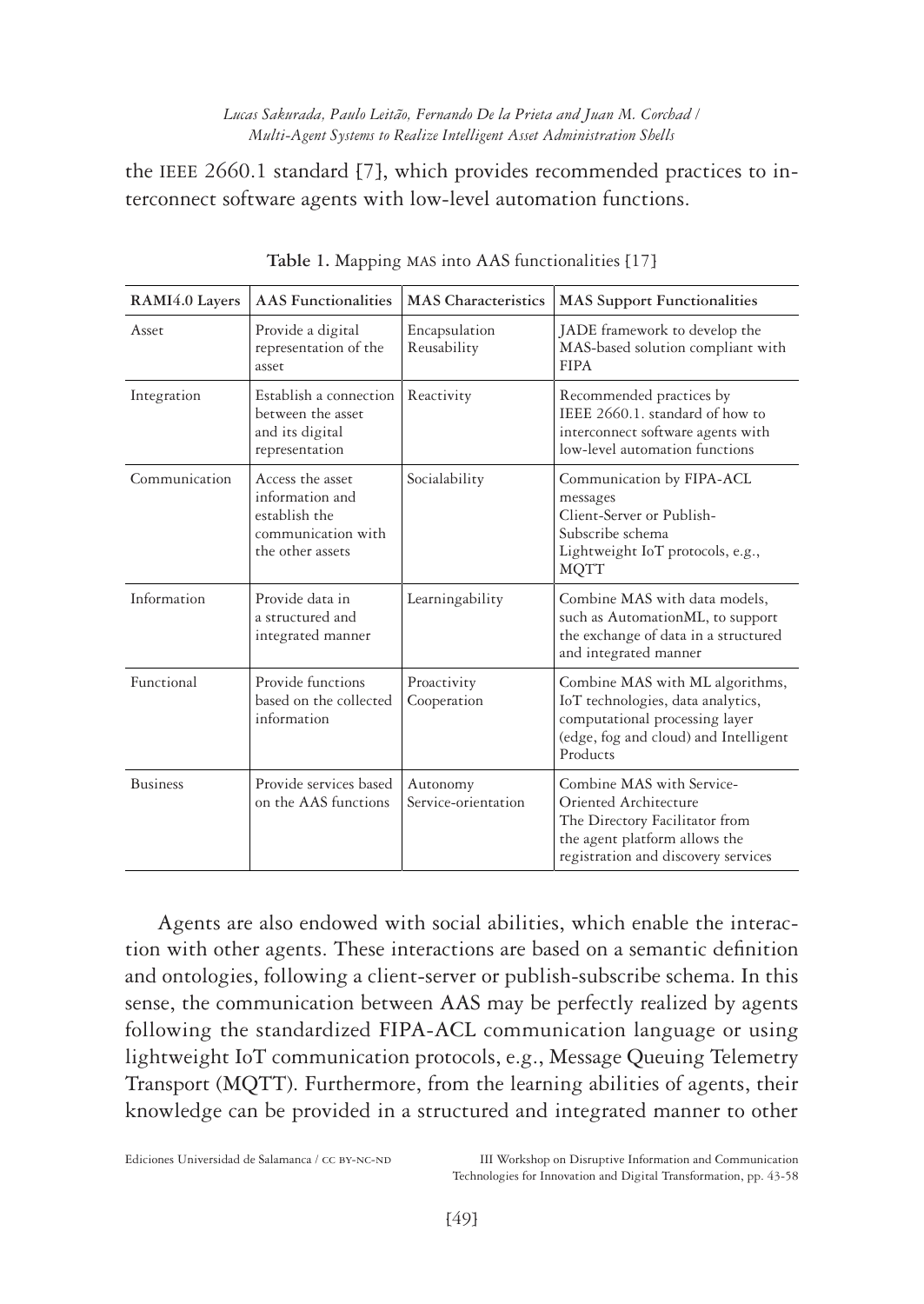I4.0 components, recurring the adoption of standard approaches for data exchange, e.g., AutomationML.

The proactivity and cooperation enable agents starts their tasks itself in order to reach the asset objectives, cooperating or not with other agents. For this purpose, the agents can extend the AAS functionalities, acting as intelligent products to cover the asset lifecycle, and vessels for ML algorithms and data analytics capabilities to support monitoring, diagnosis, prediction and optimization. Moreover, the agent may enable the distributed intelligence process on the cloud, fog and edge. Lastly, the autonomy and service-orientation allow agents formulate strategies based on the business-related features and provided the asset functionalities as a service, implementing the concept of directory facilitator (DF) for registration and discovery services, following FIPA specifications, and combining MAS with SOA. and provided the asset run

The mapping of MAS characteristics into AAS functionalities provides The mapping of MAS characteristics into AAS functionalities provides an overview of how MAS technology fulfils the requirements to realize AAS. However, other aspects also need to be considering, such as the concepts involved, the technologies to complement MAS, the methodology to digitizing assets, and the MAS-based framework to implement the AAS. Figure 2 illustrates a conceptual map with all these aspects. Ine mapping of MAS characteristics into AAS functionalities provides



**Fig. 2.** Conceptual map with the aspects to consider to realize the AAS using MAS.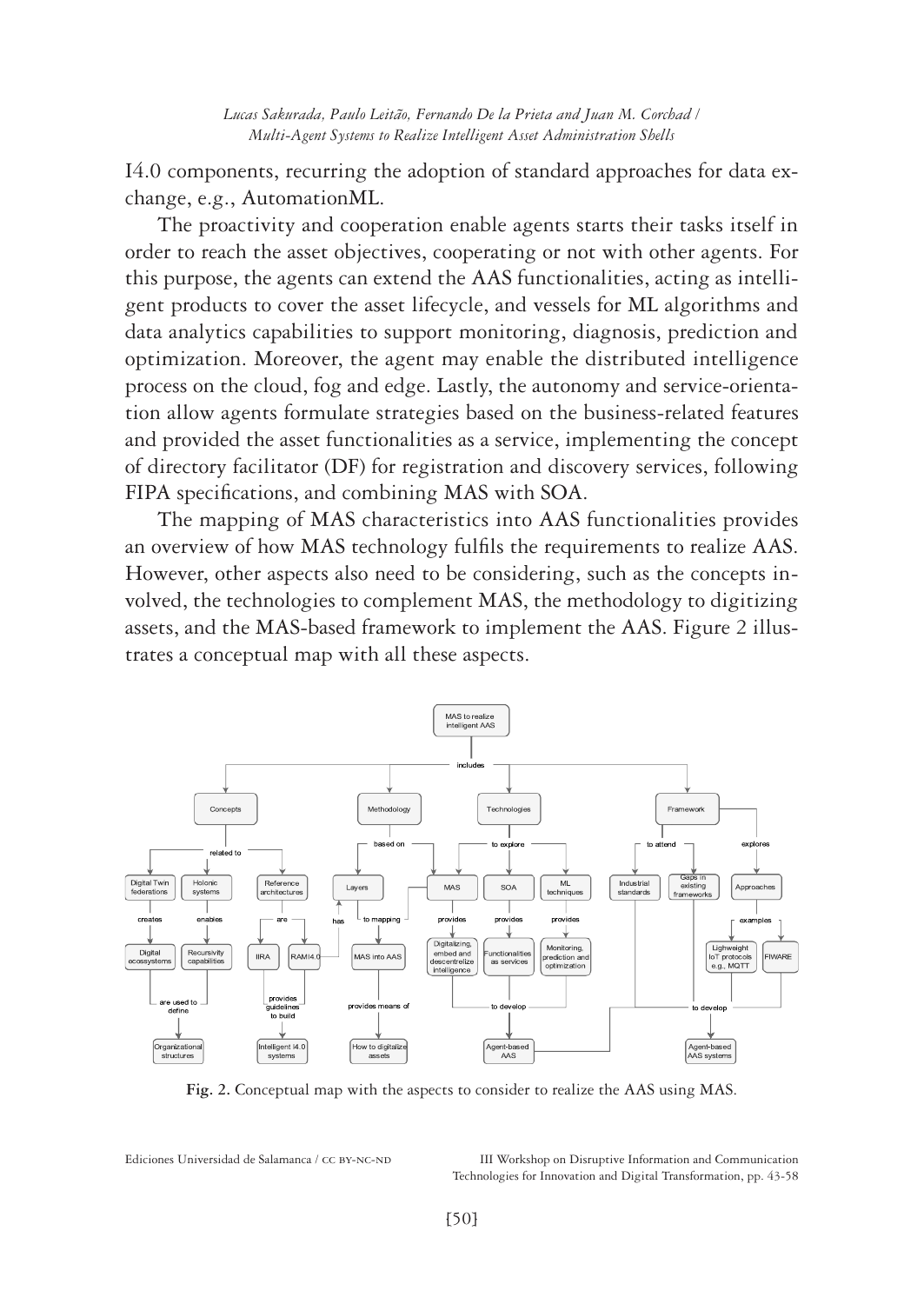The first aspect to consider is the concepts included, which will provide the basis for realising the agent-based AAS. In this context, references architectures like RAMI4.0 and IIRA may support compliance with I4.0 solutions, providing guidelines based on industry standards to develop intelligent I4.0 systems. The RAMI4.0 focusing on the AAS specification to develop an interoperable network between I4.0 components and systems. In the other hand, the IIRA focusing on industrial analytics, processing and analysing data from assets to build intelligent components. Furthermore, the holonic principles and Digital Twin federations are another important concepts to develop organisational structures, taking the advantages of recursivity capabilities, e.g., in cases that one asset is composed by other assets, or even a factory can represent an asset and have its AAS, but also each asset within the factory can have its own AAS.

Besides MAS, the main technology used to realizing the AAS, other technologies need to be considered to support the implementation and extend the AAS functionalities. For instance, ML techniques may be used to support the analysis of collected data aiming monitoring, diagnosis, prediction and optimization, which combined with SOA enables to offer these functionalities in the form of services accessible for all I4.0 components. Moreover, the development of a methodology to digitalize assets is required to guide the stakeholders about the prerequisites and analysis to determine why, what and how to digitalize the assets, since this process has to bring added value to the industry. In this context, the mapping of MAS characteristics into AAS functionalities based on RAMI4.0 layers may assist in answering how digitalizing the assets. In the other hand, to answer what and why, the business-related features based on the industry strategies and the customer demands need to be deeply analyzed.

Another aspect to taking account is the development of a light framework for agent-based AAS systems, since the currently MAS-based frameworks do not support the development of I4.0 compliant solutions, which restrict the wide adoption of MAS solutions in these scenarios. Section 4 will deeply address this topic, showing the gaps in existing frameworks and some ideas of how to fulfil these requirements.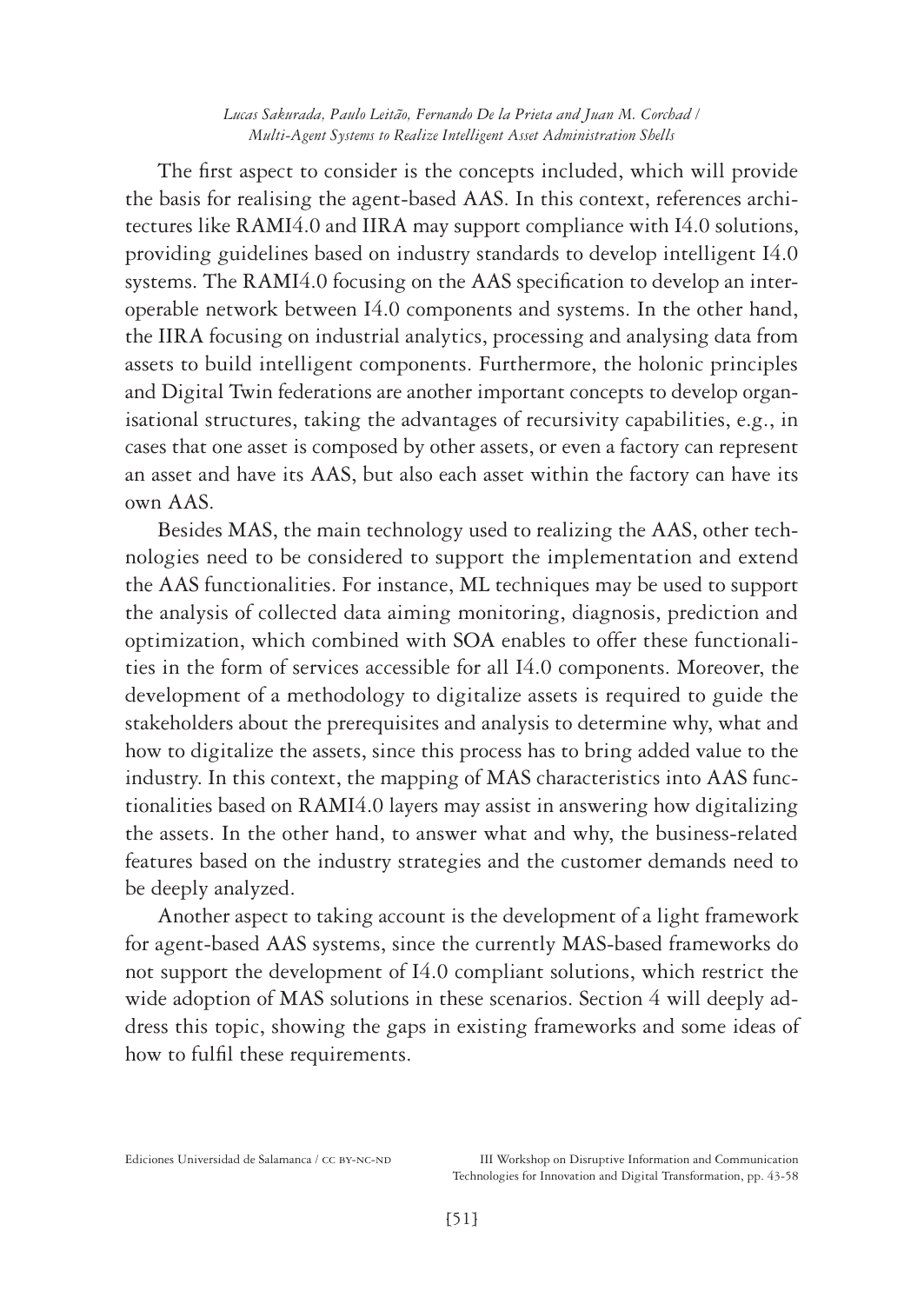## **4 Need for a Light and Industrial Oriented MAS Framework**

The development of a MAS-based system should follow existing standards in this field. The Foundation for Intelligent Physical Agents (FIPA) [1] provides a set of specifications for the development of heterogeneous agent-oriented systems. FIPA specifications represent a collection of standards that are grouped in different categories (see Figure 3) [1, 14]:

- Applications: refer to the application areas where FIPA agents can be deployed, representing ontology and service descriptions specifications for a particular domain.
- Abstract architecture: provides entities which are required to build agent services and agent environments.
- Agent communication: deals with Agent Communication Language (ACL) messages, interaction protocols, speech act theory-based communicative acts and content language representations, to support the exchange of messages between agents.
- Agent management: specifies a reference model for the creation, registration, location, communication, migration and retirement of agents.
- Agent message transport: deals with the transport and representation of messages across different network transport protocols.



**Fig. 3.** Categories of the FIPA specifications [1]. **Fig. 3.** Categories of the FIPA specifications [1].

Due to the high popularity of the FIPA-compliant Java Agent DEvelopment (JADE) framework [2], FIPA is usually adopted by the agent developers community. JADE aims to simplify the development of MAS by providing a set services and agents in compliance with the FIPA specifications, e.g. naming ser-

Ediciones Universidad de Salamanca / cc by-nc-nd III Workshop on Disruptive Information and Communication diciones Universidad de Salamanca / CC BY-NC-ND [11 Workshop on Disruptive Information and Communication)<br>Technologies for Innovation and Digital Transformation, pp. 43-58  $\frac{c}{\sqrt{11}}$  and  $\frac{c}{\sqrt{11}}$  to support the Java $\frac{c}{\sqrt{11}}$  to support the  $\frac{c}{\sqrt{11}}$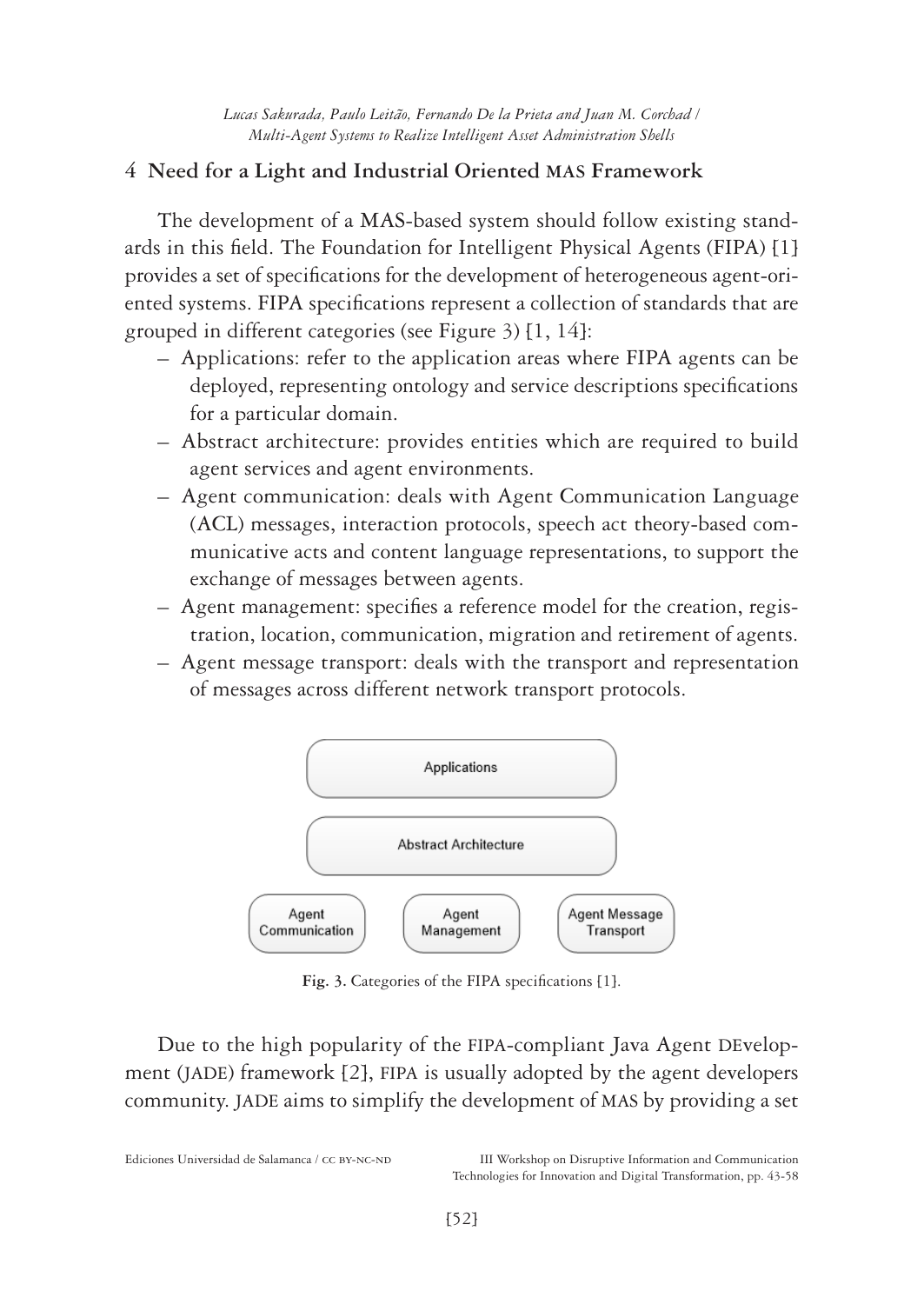of services and agents in compliance with the FIPA specifications, e.g. naming service and yellow-page service, message transport and parsing service, and a library of FIPA interaction protocols ready to be used [2, 13]. JADE is a Java-based architecture that uses the Java Remote Method Invocation (RMI) to support the creation of distributed Java technology-based applications. Each agent is implemented with Java «threads» and associated with a container, using the concept of behaviours to model concurrent tasks in agent programming [2]. Aiming to simplify the debug of developed applications, JADE provides a set of useful tools, e.g., Dummy, Sniffer and Introspector.

Industrial applications, and particularly the industrial CPS environments, impose strong requirements that may affect the adequacy of the existing MAS frameworks, and particularly the JADE framework, for the adoption of the agent technology. Examples of these requirements are the integration with hardware devices, industrial standard compliance, reliability, fault-tolerance, scalability, quality assurance, resilience, manageability and maintainability [6, 12, 19].

In particular, the JADE framework presents the following limitations [14]:

- Need for real-time interaction protocols for industrial and large-scale systems, ensuring scalability and latency.
- Need to adopt IoT technologies for the interconnection among the agents, and particularly a publish-subscribe schema that ensures loosely coupled integration.
- Need for distributed yellow pages service and discovery mechanism to improve the system robustness.
- Need to combine agents and services to support interoperability, allowing to agents to encapsulate their functionalities as services that are offered, discovered and consumed by other agents (acting as service consumers).
- Need to integrate agents and low-level automation functions, as well as legacy systems, using standard interfaces, e.g., the recent established IEEE 2660.12020 standard.
- Need to simplify the debug and maintenance of agent-based applications (note that in the essence, the agents developed using the JADE platform are Java Threads, which makes the debugging of multi-threading very difficult).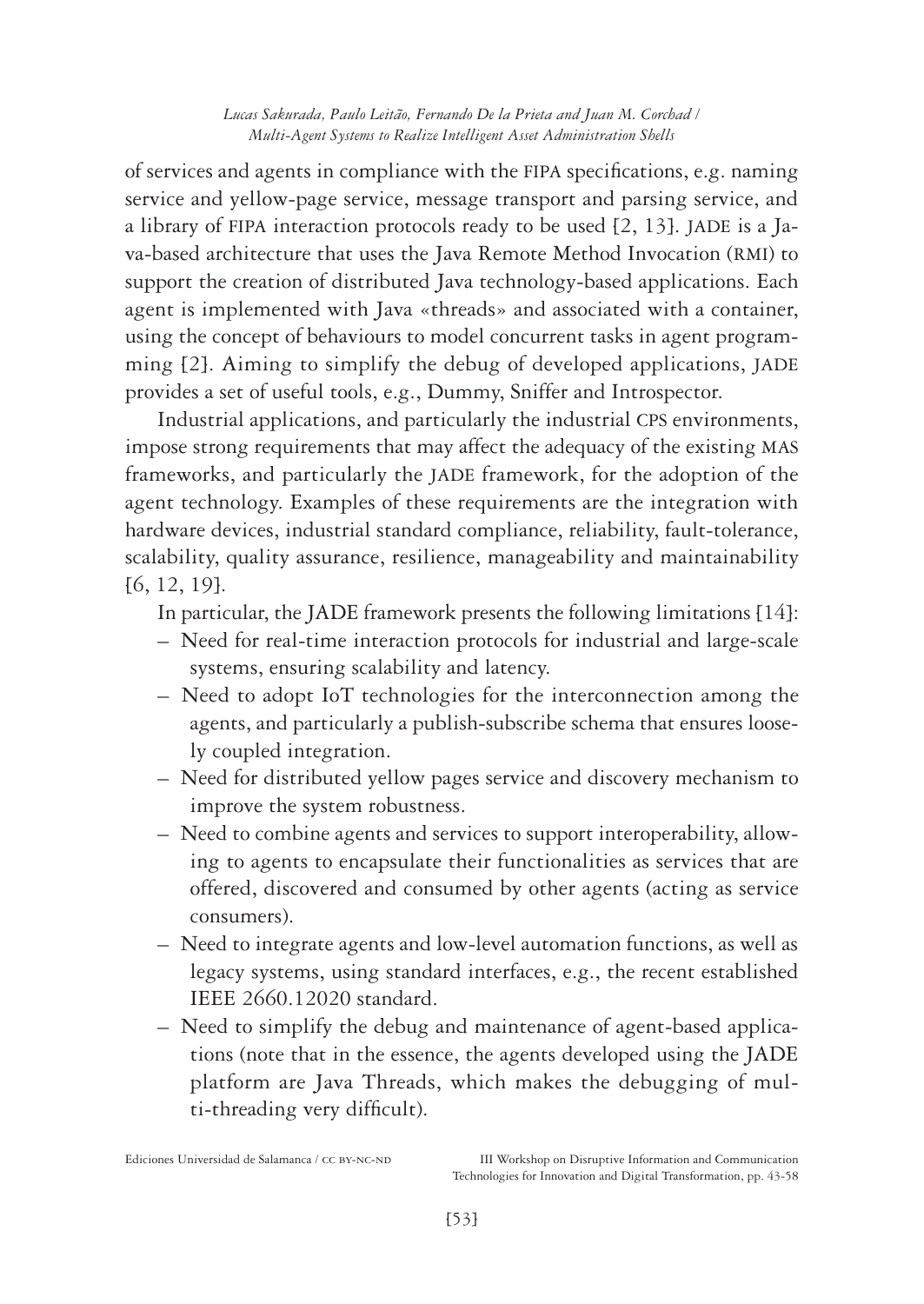#### *Lucas Sakurada, Paulo Leitão, Fernando De la Prieta and Juan M. Corchad / Multi-Agent Systems to Realize Intelligent Asset Administration Shells* In this context, the development of a light and industrial oriented MAS

In this context, the development of a light and industrial oriented MAS framework is fundamental to attend the industrial requirements, considering the communication between I4.0 components, the structure to interconnect all the modules and the integration with hardware devices. Figure 4 illustrates all the modules and the integration with hardware devices. Figure 4 illustrates an the modules and the integration with hardware devices. Figure 4 mustiates<br>some aspects to consider in this framework, mainly the MQTT protocol, FIsome aspects to consider in this framework, manny the moral protocol, FI-WARE [5] and service-orientation. For communication, the use of lightweight while [3] and service-orientation. For communication, the use of fightweight<br>IoT protocols, e.g., MQTT that is based on the publish-subscribe paradigm, is a for protocols, e.g.,  $m\sqrt{1}$  that is based on the publish-subscribe paradigm, is a suitable alternative to provide highly scalable solutions. Instead of client-servsuitable attentative to provide highly sealable solutions. Instead of chem-serv-<br>er protocols which demand communication directly, the publish-subscribe er prococols which definand communication directly, the publish-subscribe does not rely on a direct connection between the data producers and the data consumers, having a message broker to deliver the messages. Furthermore, consumers, having a message broker to deriver the messages. I difficultion,<br>MQTT provides small message headers to optimize network bandwidth, reliable message delivery and security aspects [15]. framework is fundamental to attend the industrial regular requirements, considering  $\mathcal{L}$ the come communication between  $\frac{1}{2}$  component of a tight and industrial oriented mas them work is fundamental to attend the mudstrial requirements, considering



**Fig. 4.** Aspects to consider in the framework for agent-based AAS systems.

I4.0 components. For this purpose, FIWARE [5] is an open-source platform the context broker as the core component, which enables the interfacing with  $\Gamma$  this purpose, FIWARE  $\sim$  5 Another pertinent issue is related to create an interoperable network of that enables the integration of components (including legacy systems) and provides the conditions for the development of smart solutions. FIWARE has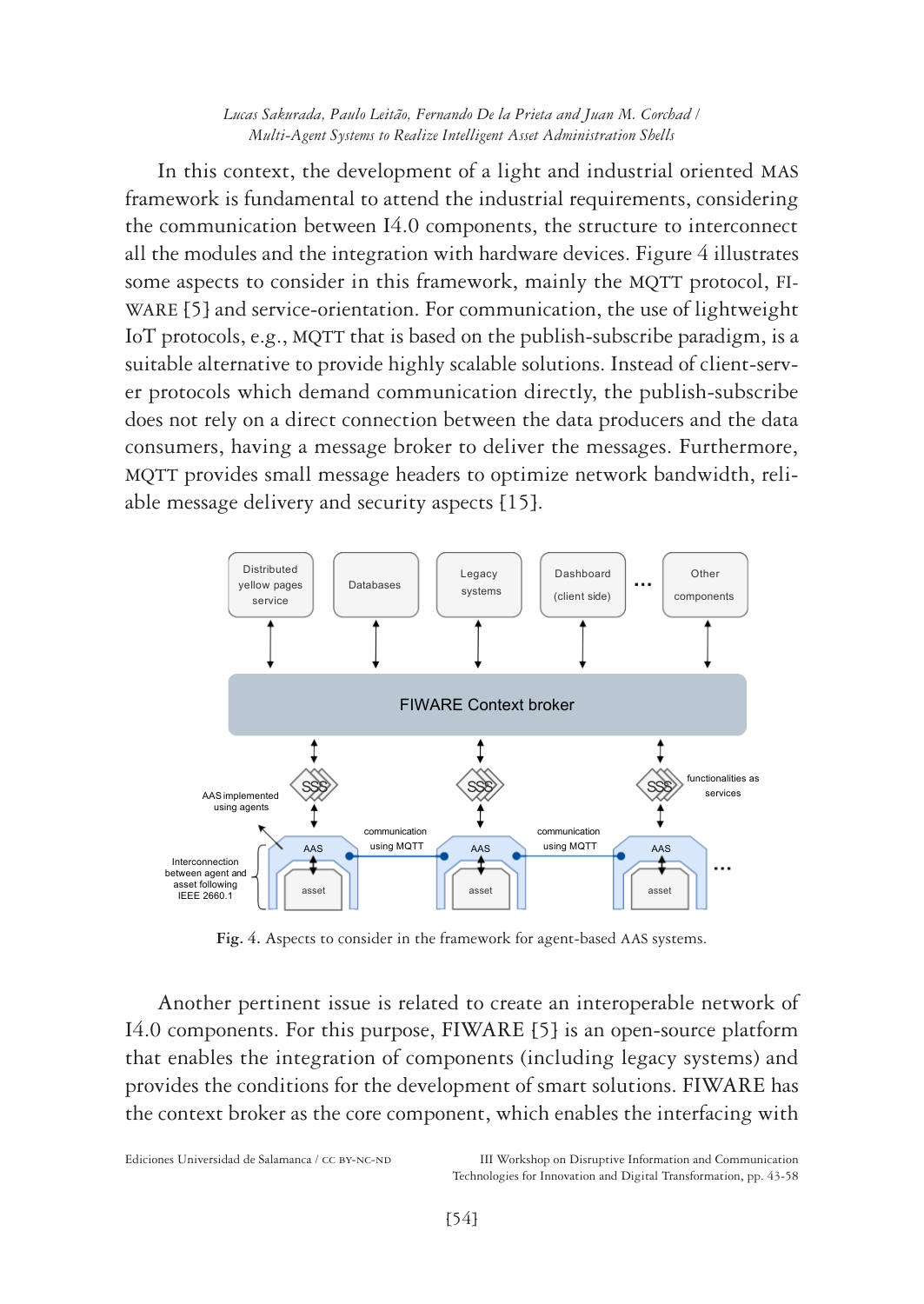IoT devices, robots and third-party systems, and also the processing, analysis, and manage of context information in a highly decentralized manner. These interfaces are realized by entities, called IoT Agents, that facilitates the interface with devices using protocols like HTTP, MQTT and OPC UA. In this sense, the recommended practices from IEEE 2660.1 standard may also assist and complement these interfaces realized by the IoT Agents from FIWARE.

Additionally, other aspects can be considered, for instance, the adoption of SOA to provide the AAS functionalities as services, as well as the ML techniques, where each I4.0 component can require these services from a distributed yellow pages service and discovery mechanisms. Also, the strategies to distribute the intelligence among edge, fog and cloud computing layers, since each layer presents differences in terms of functional, data analysis, technological and implementation aspects.

### **5 Conclusions and Future Work**

The digitalization associated with Industry 4.0 brings several benefits and opportunities for innovative solutions based on Cyber-Physical Systems, but also new challenges for modern manufacturing systems. RAMI4.0 is a reference architecture that provides guidelines to develop I4.0 compliant solutions based on industrial standards, aiming to reduce the complexity and achieve interoperability in these systems. As a reference model, the I4.0 components implement this model in practice, combining the asset with its digital representation, the AAS. In this context, MAS is a suitable approach to implement the key functionalities of AAS, as well as to embed intelligence in the system.

This paper discusses how MAS technology can be used to realize the AAS, mapping their characteristics into AAS functionalities and also extending them, introducing intelligence and data analytics capabilities. Additionally, also considered other aspects involved, as the fundamental concepts to support the development of an agent-based AAS, namely the references architectures compliant with I4.0 solutions like RAMI4.0 and IIRA, and Holonic principles and Digital Twin federations to build organizational structures. Furthermore, the paper discussed the needs of developing a methodology to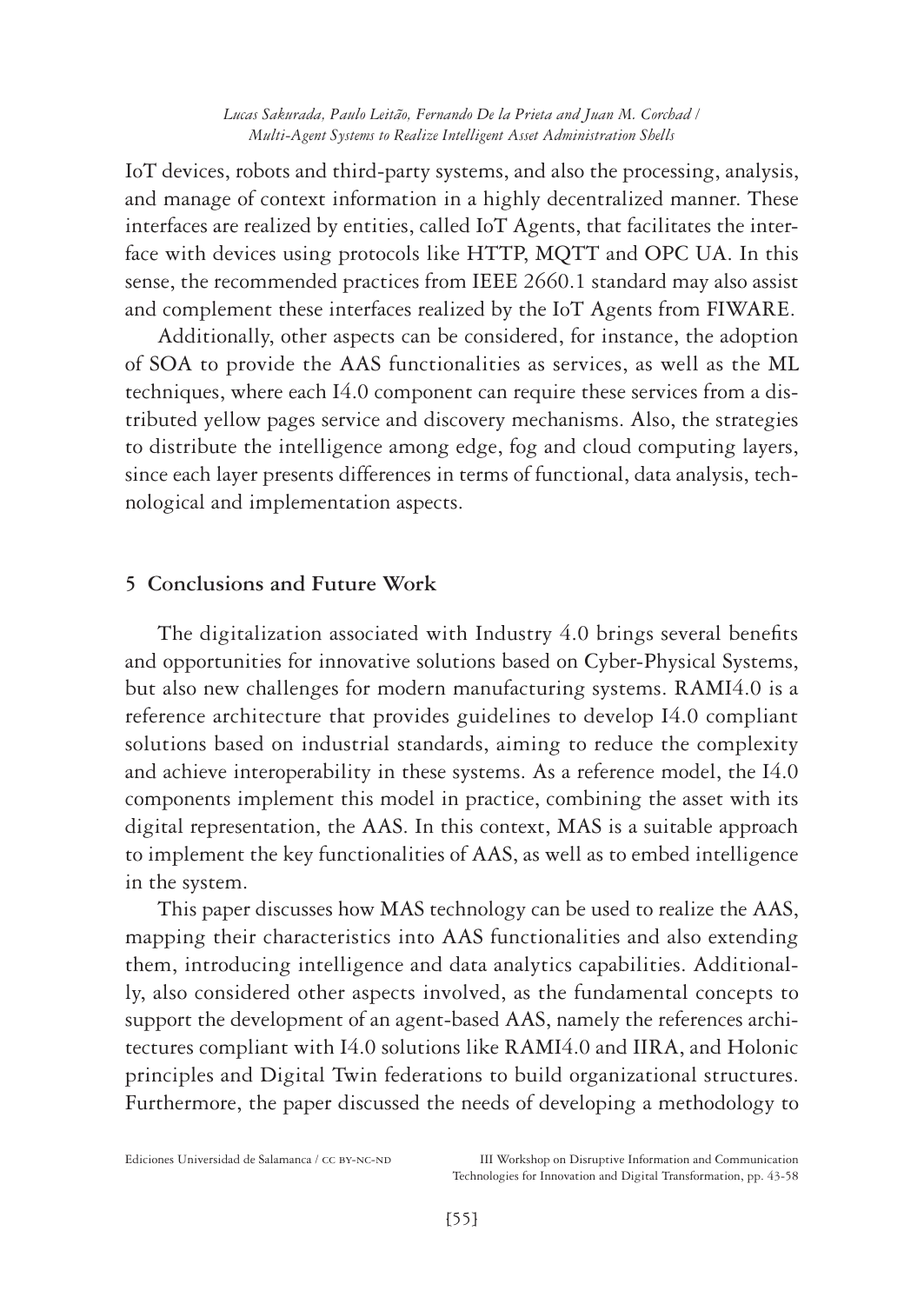digitalize assets aiming to provide guidelines for stakeholders of why, what and how to digitalize. Lastly, the gaps in existing frameworks to attend the industrial requirements were analyzed, showing some ideas of how to fulfil these requirements using the MQTT protocol, FIWARE and industrial standards.

Future work will be devoted to developing a methodology to digitize assets based on the mapping of MAS characteristics into AAS functionalities, as well as the development of a light framework for agent-based AAS systems.

### **Acknowledgments**

This work has been supported by FCT Fundação para a Ciência e Tecnologia within the Project Scope: UIDB/05757/2020, and by the European Regional Development Fund (ERDF) through the Interreg Spain-Portugal V-A Program (POCTEP) under grant 0677\_DISRUPTIVE\_2\_E (Intensifying the activity of Digital Innovation Hubs within the PocTep region to boost the development of disruptive and last generation ICTs through cross-border cooperation).

## **References**

- 1. FIPA, Foundation for Intelligent Physical Agents. [hhttp://www.fipa.org/,](hhttp://www.fipa.org/) accessed: 2020-11-14
- 2. Bellifemine, F., Caire, G., Greenwood, D.: Developing Multi-Agent Systems with JADE. NJ: John Wiley, Chichester, England (2007)
- 3. Colombo, A.W., Karnouskos, S., Kaynak, O., Shi, Y., Yin, S.: Industrial cyberphysical systems: A backbone of the fourth industrial revolution. IEEE Industrial Electronics Magazine 11(1), 6-16 (2017). [https://doi.org/10.1109/](https://doi.org/10.1109/MIE.2017.2648857) [MIE.2017.2648857](https://doi.org/10.1109/MIE.2017.2648857)
- 4. Cruz Salazar, L.A., Ryashentseva, D., Lüder, A., Vogel-Heuser, B.: Cyberphysical production systems architecture based on multi-agent's design pattern– comparison of selected approaches mapping four agent patterns. The Int. Journal of Adv. Manufacturing Technology (2019)
- 5. FIWARE: Fiware catalogue,<https://www.fiware.org/developers/catalogue/>
- 6. Göhner, P. (ed.): Agentensysteme in der Automatisierungstechnik. Springer Berlin Heidelberg (2013).<https://doi.org/10.1007/978-3-642-31768-2>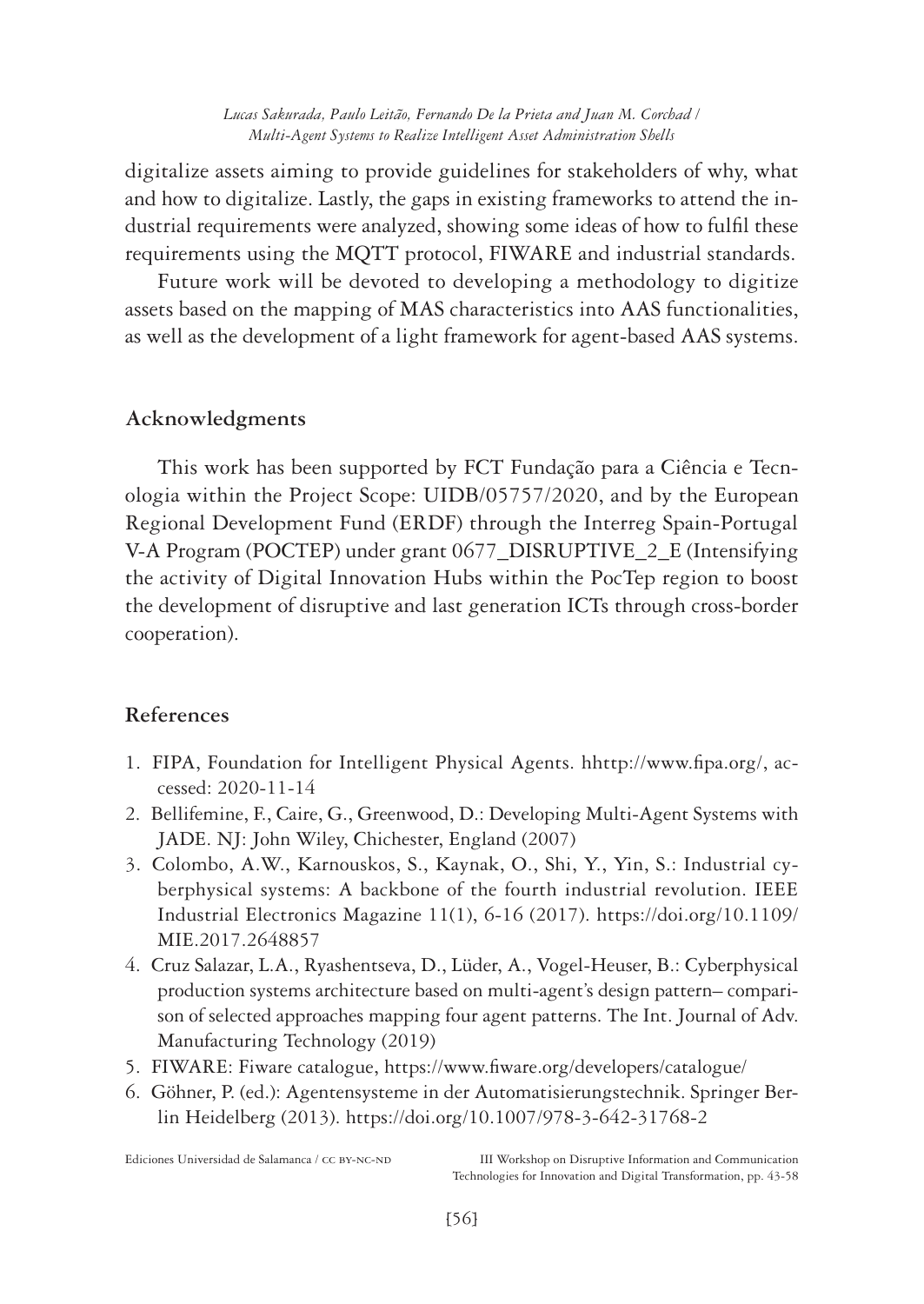- 7. IEEE 2660.1-2020: Recommended practices on industrial agents: Integration of software agents and low level automation functions, [https://standards.ieee.org/](https://standards.ieee.org/standard/26601) [standard/26601](https://standards.ieee.org/standard/26601) 2020.html
- 8. Industrial Internet Consortium: The industrial internet of things volume g1: Reference architecture (2019)
- 9. Industrial Internet Consortium and Plattform Industrie 4.0: Architecture alignment and interoperability (2018)
- 10. Karnouskos, S., Leitao, P., Ribeiro, L., Colombo, A.W.: Industrial agents as a key enabler for realizing industrial cyber-physical systems: Multiagent systems entering industry 4.0. IEEE Industrial Electronics Magazine 14(3), 18-32 (2020). <https://doi.org/10.1109/MIE.2019.2962225>
- 11. Karnouskos, S., Ribeiro, L., Leitão, P., Lüder, A., Vogel-Heuser, B.: Key directions for industrial agent based cyber-physical production systems. In: 2019 IEEE International Conference on Industrial Cyber Physical Systems (ICPS). pp. 17-22 (2019). <https://doi.org/10.1109/ICPHYS.2019.8780360>
- 12. Karnouskos, S., Leitao, P.: Key contributing factors to the acceptance of agents in industrial environments. IEEE Transactions on Industrial Informatics 13(2), 696-703 (Apr 2017).<https://doi.org/10.1109/tii.2016.2607148>
- 13. Leitao, P.: Agent-based distributed manufacturing control: A state-of-the-art survey. International Journal of Engineering Applications of Artificial Intelligence 22(7), 979-991 (2009). <https://doi.org/10.1016/j.engappai.2008.09.005>
- 14. Leitão, P., Strasser, T.: Analyzing standardization needs for applying agent technology in industrial environments. In: Proceedings of the IEEE International Symposium on Industrial Electronics (ISIE'16). pp. 754-759 (2016)
- 15. MQTT: Mqtt: The standard for iot messaging,<https://mqtt.org/>
- 16. Plattform Industrie 4.0: Relationships between i4.0 components-composite components and smart production (2017)
- 17. Sakurada, L., Leitão, P.: Multi-agent systems to implement industry 4.0 components. In: Proceedings of the 3RD IEEE International Conference on Industrial Cyber-Physical Systems (ICPS'2020) (2020)
- 18. Sharpe, R., van Lopik, K., Neal, A., Goodall, P., Conway, P.P., West, A.A.: An industrial evaluation of an industry 4.0 reference architecture demonstrating the need for the inclusion of security and human components. Computers in Industry 108, 37-44 (2019)
- 19. Unland, R.: Industrial agents. In: Leitão, P., Karnouskos, S. (eds.) Industrial Agents: Emerging Applications of Software Agents in Industry, pp. 23-44. Elsevier (2015).<https://doi.org/10.1016/b978-0-12-800341-1.00002-4>
- 20. VDI/VDE: Agents for the realisation of industrie 4.0 (2019)